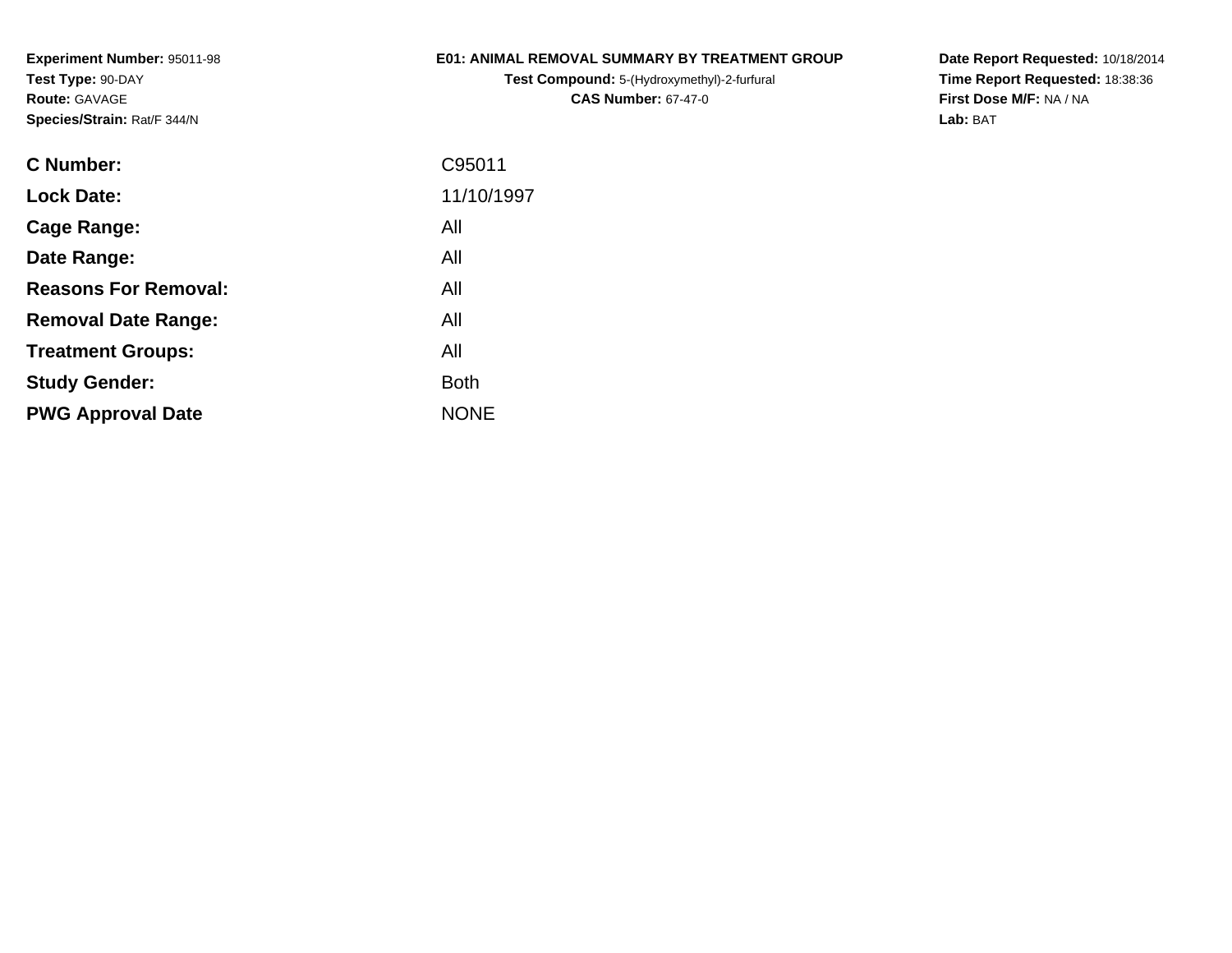## **E01: ANIMAL REMOVAL SUMMARY BY TREATMENT GROUP**

**Test Compound:** 5-(Hydroxymethyl)-2-furfural

**CAS Number:** 67-47-0

|          |                  |                                     |                         | <b>MALE</b>                         |
|----------|------------------|-------------------------------------|-------------------------|-------------------------------------|
|          | <b>TREATMENT</b> | <b>Moribund</b><br><b>Sacrifice</b> | <b>Natural</b><br>Death | <b>Terminal</b><br><b>Sacrifice</b> |
| 0 MG/KG  |                  | 0                                   | 0                       | 10                                  |
| 94 MG/KG |                  | 0                                   | 0                       | 10                                  |
| 188      | MG/KG            | 0                                   | 0                       | 10                                  |
| 375      | MG/KG            | 0                                   | 0                       | 10                                  |
| 750      | MG/KG            | 0                                   | 0                       | 10                                  |
| 1500     | MG/KG            | 0                                   |                         | 9                                   |
|          | <b>TOTAL</b>     | 0                                   |                         | 59                                  |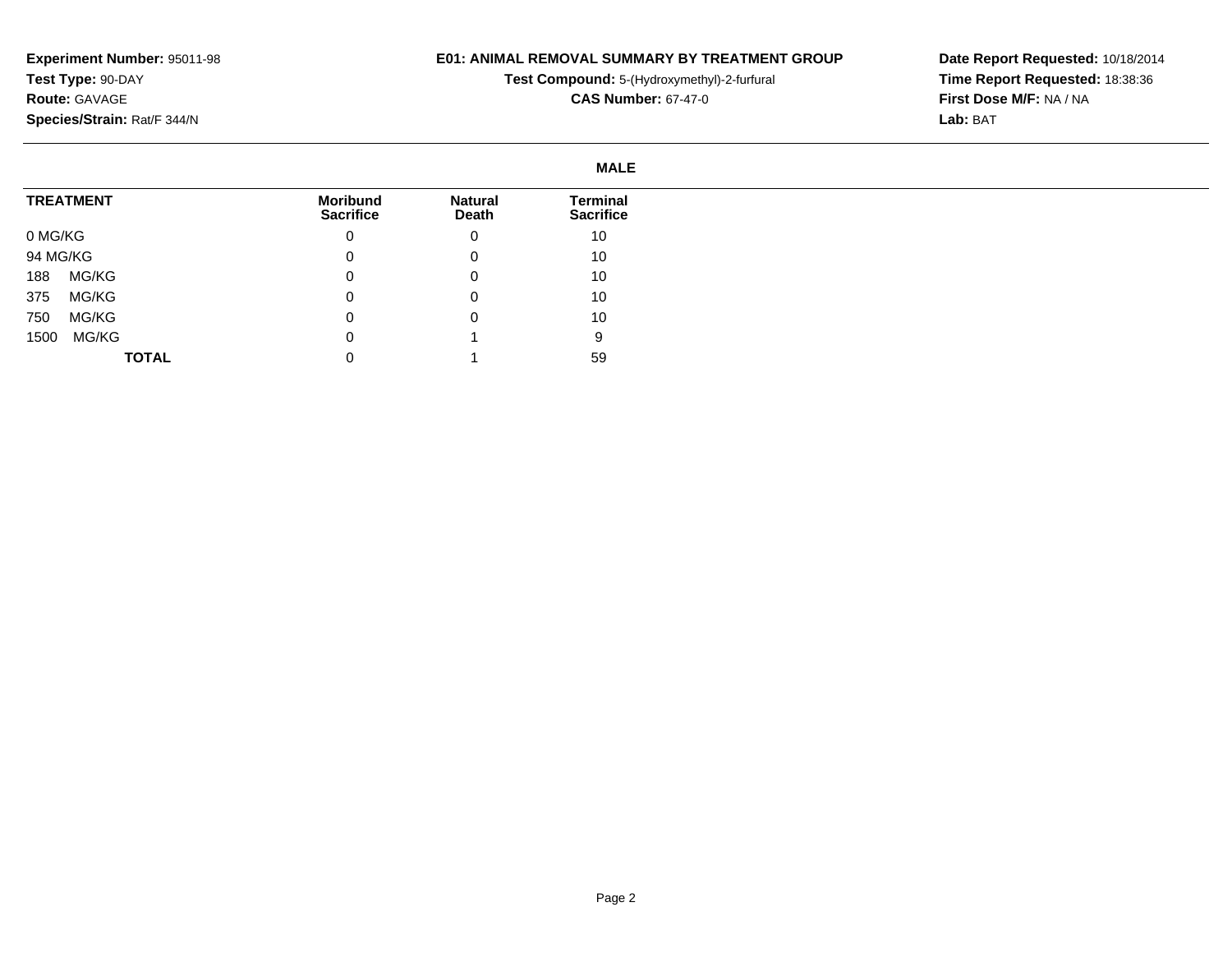## **E01: ANIMAL REMOVAL SUMMARY BY TREATMENT GROUP**

**Test Compound:** 5-(Hydroxymethyl)-2-furfural **CAS Number:** 67-47-0

\*\*\*END OF MALE DATA\*\*\*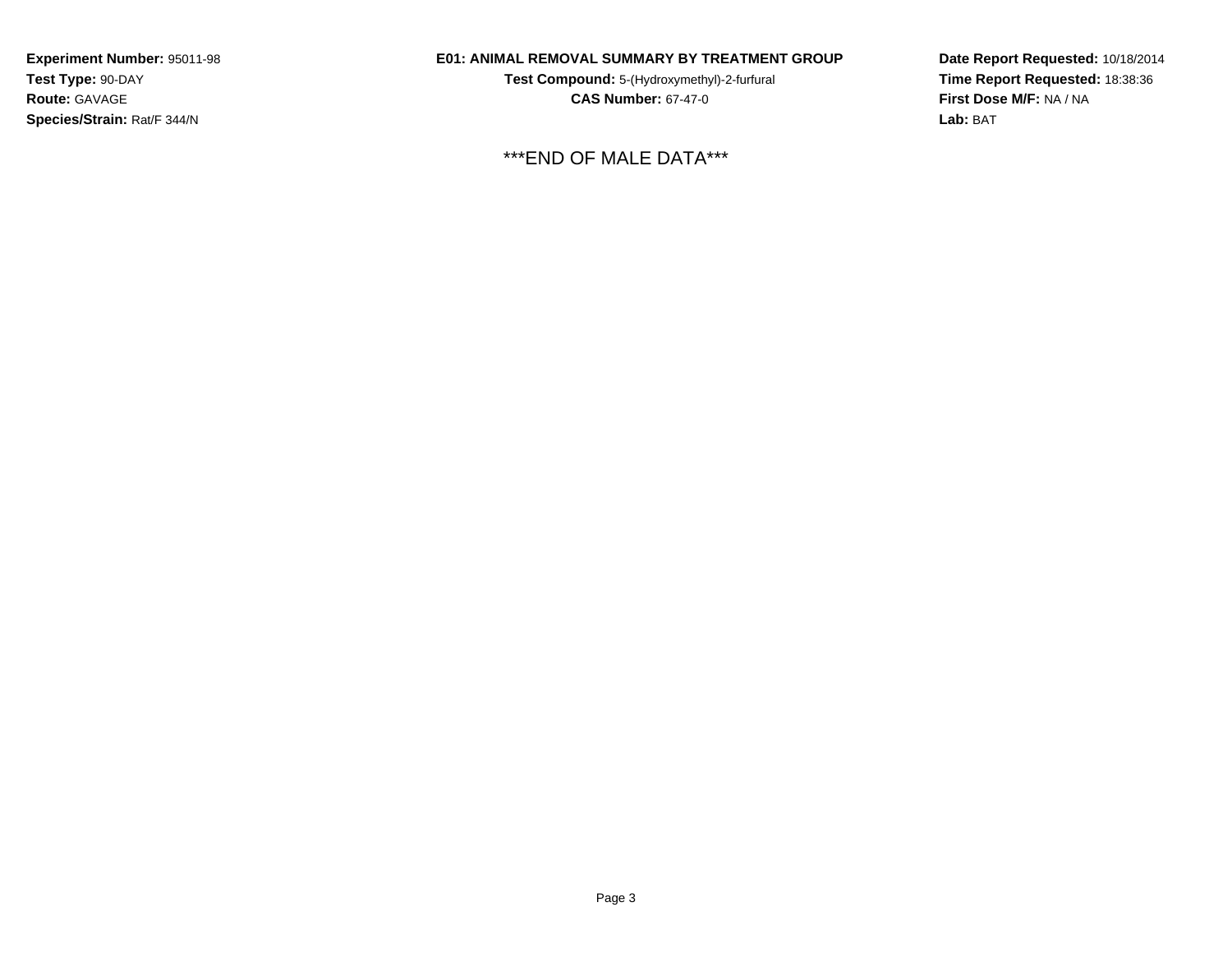#### **E01: ANIMAL REMOVAL SUMMARY BY TREATMENT GROUP**

**Test Compound:** 5-(Hydroxymethyl)-2-furfural

**CAS Number:** 67-47-0

**Date Report Requested:** 10/18/2014**Time Report Requested:** 18:38:36**First Dose M/F:** NA / NA**Lab:** BAT

#### **FEMALETREATMENT**0 MG/KG 94 MG/KG 188 MG/KG 375 MG/KG 750 MG/KG 1500 MG/KG**TOTALMoribund Sacrifice**0 $\overline{0}$  $\overline{0}$  0 $\overline{0}$  1 1**Natural Death**0 0 0 0 0 2 2**Terminal Sacrifice**10 10 10 10 10 757